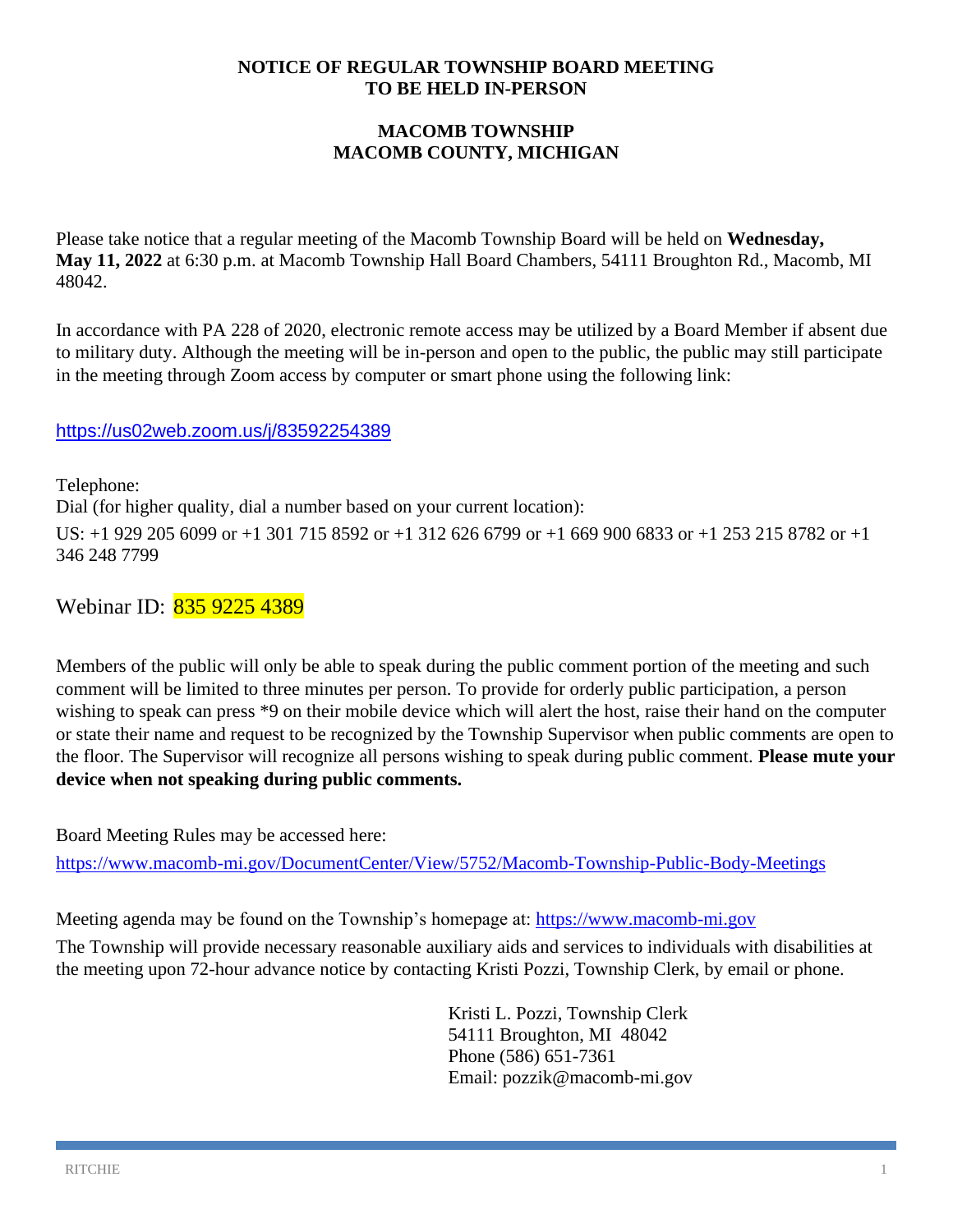

# **TOWNSHIP BOARD OF TRUSTEES AGENDA**

- DATE: WEDNESDAY, MAY 11, 2022
- TIME: 6:30 PM
- LOCATION: MACOMB TOWNSHIP MEETING CHAMBERS 54111 BROUGHTON ROAD, MACOMB MI 48042 Version 2

Call Meeting to Order

Pledge of Allegiance to the Flag of the United States

- 1. Roll Call
- 2. Approval of Agenda Items (with any corrections)
- 3. Approval of Bills
- 4. Approval of Special Meeting Minutes From April 19, 2022, Closed Session Meeting Minutes from April 19, 2022 and Meeting Minutes from April 20, 2022

## **PUBLIC COMMENTS, AGENDA ITEMS ONLY - (3 MINUTE TIME LIMIT)**

## **CONSENT AGENDA ITEMS:**

- 5. Water and Sewer Department
	- a. Request to Approve the Easement Encroachment Agreement; Lot 271, Cornerstone Village. Parcel No. 20-08-27-209-017
	- b. Request to Approve the Easement Encroachment Agreement; Lot 56, The Villagio Subdivision, Parcel No. 20-08-26-276-019
	- c. Request to Approve Reimbursement of Water & Sewer Bill Parcel No. 20-08-23- 122-004 (\$8,715.39)
- 6. Engineering Department
	- a. Request to Authorize the Supervisor to Sign Stormwater Facilities Maintenance Agreement for Breton Woods Parcel Splits
- 7. Human Resources Department
	- a. Request to Advance Employee from Probationary Status EE# 2965

www.macomb-mi.gov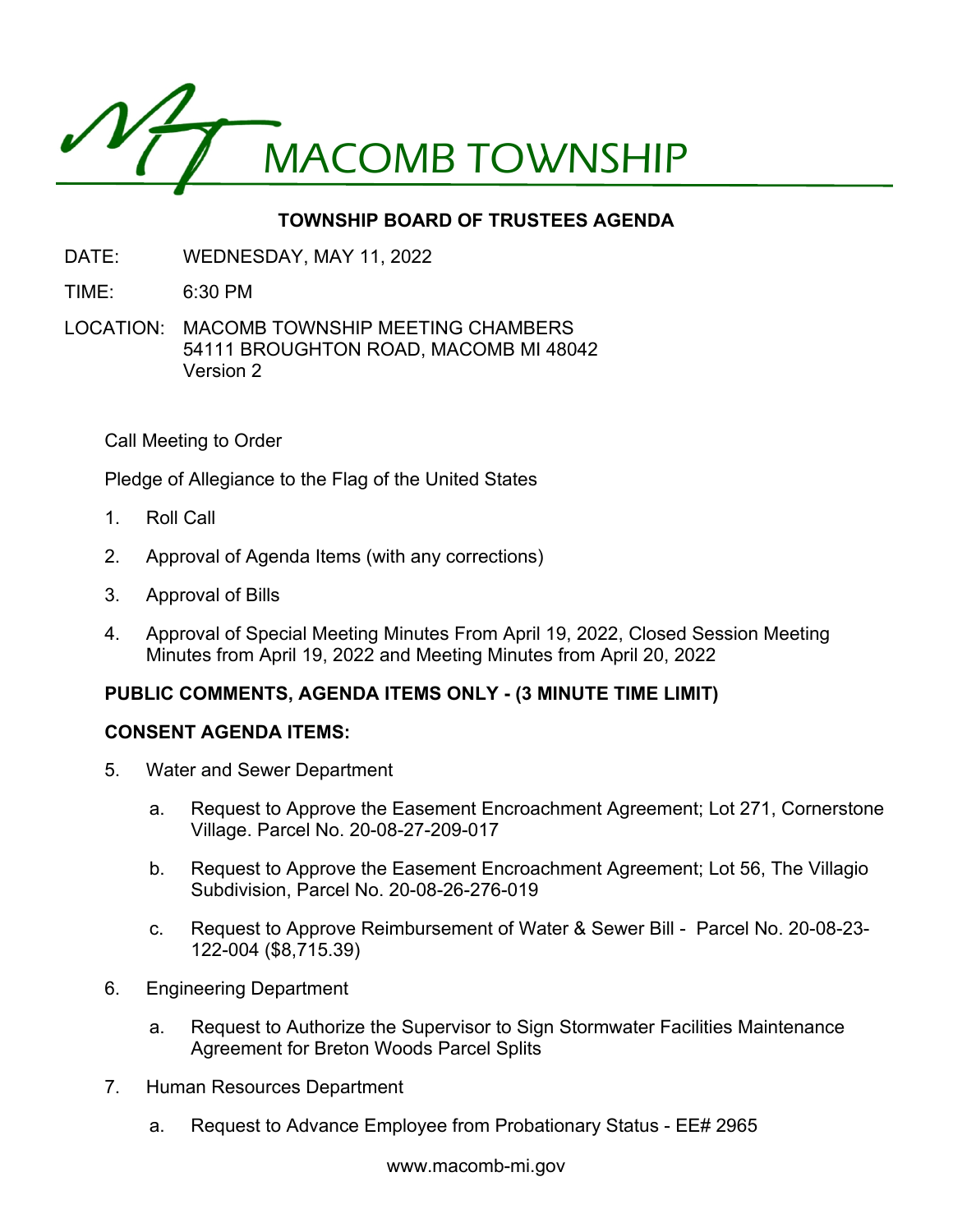Township Board of Trustees Agenda May 11, 2022 Page 2

- b. Request for Family & Medical Leave of Absence EE # 69
- c. Request for Family & Medical Leave of Absence EE # 3

#### **PRESENTATIONS:**

8. Resolution Honoring De La Salle High School Basketball Team - 2021-22 State **Champions** 

#### **PUBLIC HEARING:**

9. Public Hearing No. 1 for the Chelsea Park Drive/Newcastle Court/Amsbury Drive Road Replacement Special Assessment District (SAD); SAD No. MA101-P and Request to Adopt Resolution No. 3

#### **NEW BUSINESS:**

### **ENGINEERING DEPARTMENT:**

- 10. Request to Adopt Resolution No. 4 to Schedule Public Hearing No. 2 for the Chelsea Park Drive/Newcastle Court/Amsbury Drive Road Replacement Special Assessment District (SAD); SAD No. MA101-P
- 11. Request Authorization to Execute a Cost Sharing Agreement for Construction Costs with Macomb County Department of Roads for the 2022 Subdivision Reconstruction Program - Cheslea Park Drive, Amsbury Drive, and Newcastle Court (Part of Chelsea Park Subdivision) (\$535,866)
- 12. Request Authorization to Prepare a Formal Petition for Vintage Lane Paving Special Assessment District (SAD)

## **HUMAN RESOURCES DEPARTMENT:**

13. Request to approve Position Description and Wage - Finance Department

## **PLANNING AND ZONING DEPARTMENT:**

14. Request to Approve Second Amendment to Consent Judgement; Located on the west side of North Avenue, one mile south of 23 Mile Road; Permanent Parcels 08-26-200-011, 08-23-451-002, and 08-23-451-003

## **SUPERVISOR'S OFFICE:**

15. Request to Approve the Extension of Due Diligence for Purchase Agreement Dated January 11, 2022 and Purchase Agreement Dated December 15th, 2021

## **PUBLIC COMMENTS, NON-AGENDA ITEMS ONLY - (3 MINUTE TIME LIMIT)**

## **BOARD COMMENTS:**